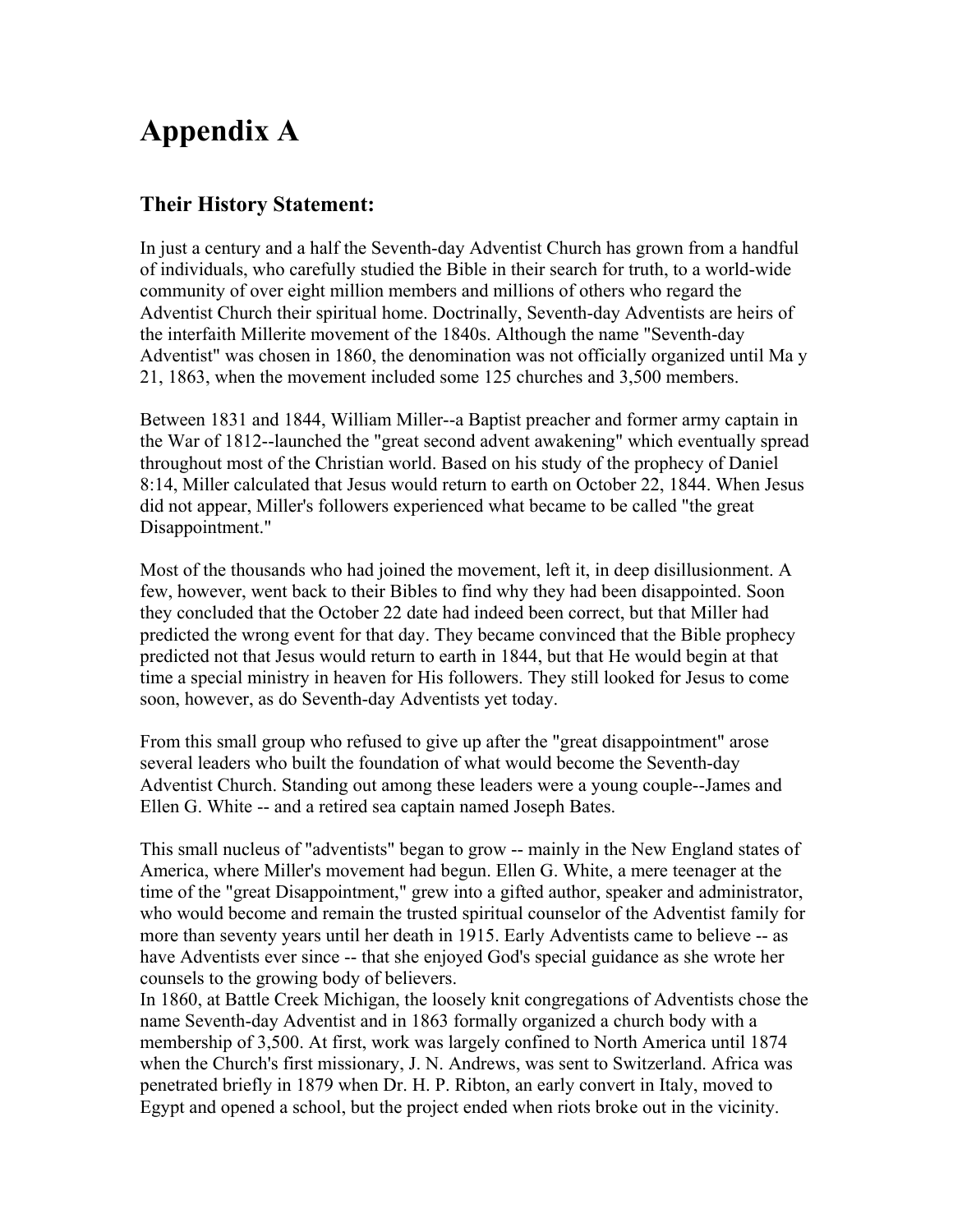The first non-Protestant Christian country entered was Russia, where an Adventist minister went in 1886. On October 20, 1890, the schooner Pitcairn was launched at San Francisco and was soon engaged in carrying missionaries to the Pacific Islands. Seventhday Adventist workers first entered non-Christian countries in 1894 -- Gold Coast (Ghana), West Africa, and Matabeleland, South Africa. The same year saw missionaries entering South America, and in 1896 there were representatives in Japan. The Church now has established work in 209 countries.

The publication and distribution of literature were major factors in the growth of the Advent movement. The Advent Review and Sabbath Herald (now the Adventist Review), general church paper, was launched in Paris, Maine, in 1850; the Youth's Instructor in Rochester, New York, in 1852; and the Signs of the Times in Oakland, California, in 1874. The first denominational publishing house at Battle Creek, Michigan, began operating in 1855 and was duly incorporated in 1861 under the name of Seventh-day Adventist Publishing Association.

The Health Reform Institute, later known as the Battle Creek Sanitarium, opened its doors in 1866, and missionary society work was organized on a statewide basis in 1870. The first of the Church's worldwide network of schools was established in 1872, and 1877 saw the formation of statewide Sabbath school associations. In 1903, the denominational headquarters was moved from Battle Creek, Michigan, to Washington, D.C., and in 1989 to Silver Spring, Maryland, where it continues to form the nerve center of ever-expanding work.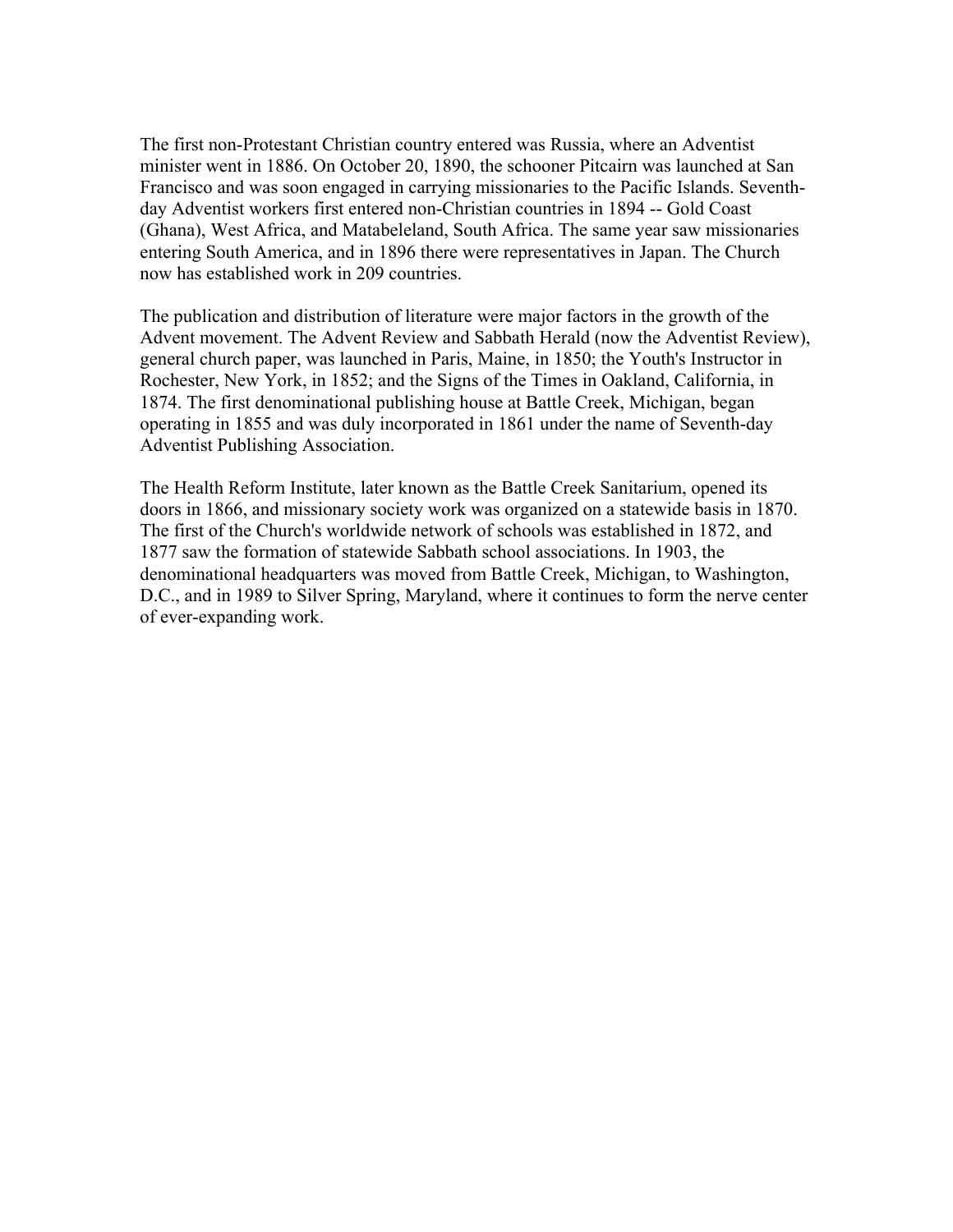# **Appendix B**

### **Mission**

The mission of the Seventh-day Adventist Church is to proclaim to all peoples the everlasting gospel in the context of the three angels' messages of Revelation 14:6-12, leading them to accept Jesus as personal Savior and to unite with His church, and nurturing them in preparation for His soon return.

#### **Our Method**

We pursue this mission under the guidance of the Holy Spirit through:

1) *Preaching*. Accepting Christ's commission (Matthew 28:18-20), we proclaim to all the world the message of a loving God, most fully revealed in His Son's reconciling ministry and atoning death. Recognizing the Bible to be God's infallible revelation of His will, we present its full message, including the second advent of Christ and the continuing authority of His Ten Commandment law with its reminder of the seventh-day Sabbath.

2) *Teaching*. Acknowledging that development of mind and character is essential to God's redemptive plan, we promote the growth of a mature understanding of and relationship to God, His Word, and the created universe.

3) *Healing*. Affirming the biblical emphasis on the well-being of the whole person, we make the preservation of health and the healing of the sick a priority and through our ministry to the poor and oppressed, cooperate with the Creator in His compassionate work of restoration.

#### **Our Vision**

In harmony with the great prophecies of the Scriptures, we see as the climax of God's plan the restoration of all His creation to full harmony with His perfect will and righteousness.

*This statement was approved and voted by the General Conference of Seventh-day Adventists Executive Committee at the Spring Meeting in Silver Spring, Maryland, April 1993.*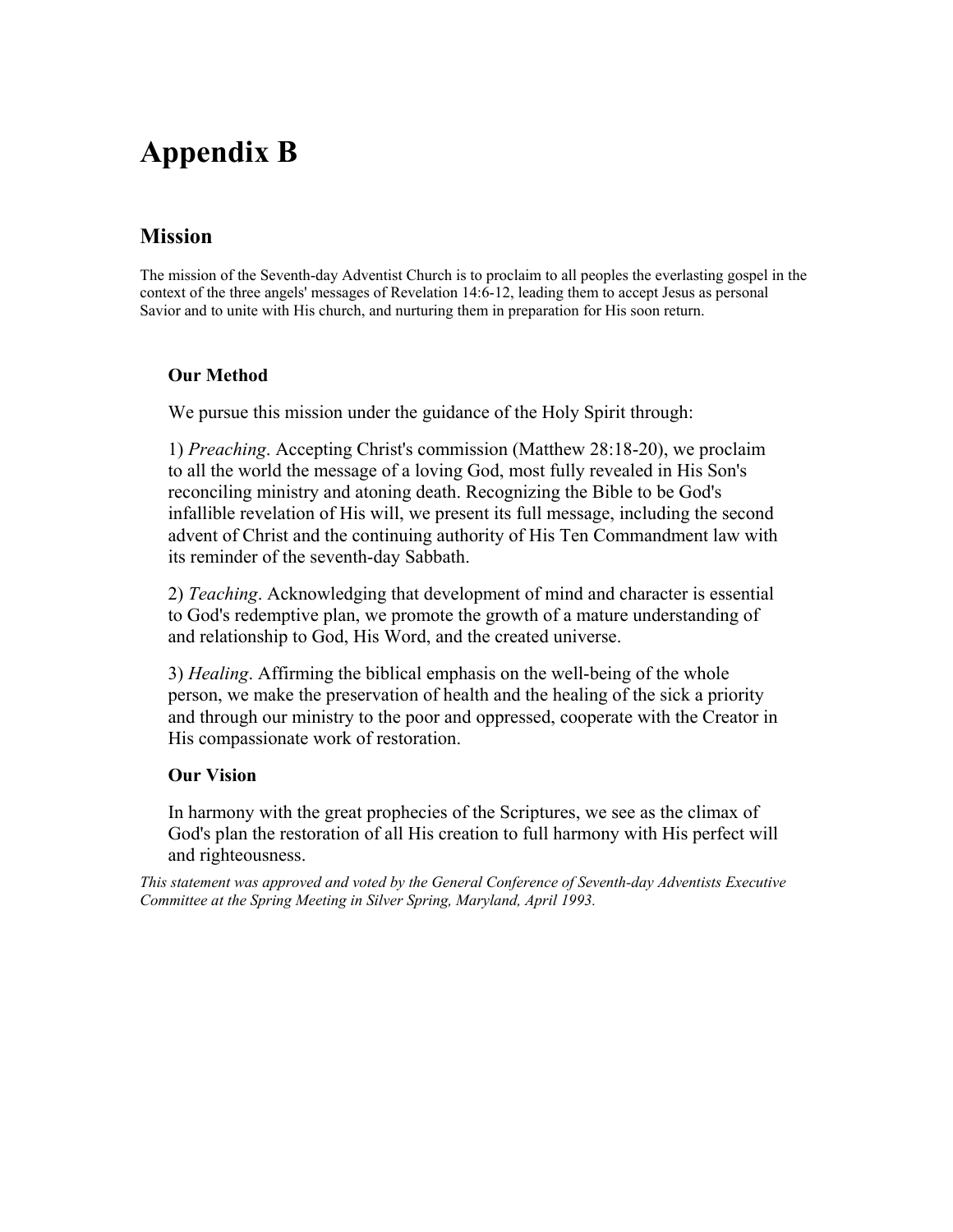# **Appendix C**

### **A Statement on the Holy Scriptures**

The Holy Scriptures lie at the foundation of the Seventh-day Adventist understanding of purpose, message, and mission. We respect the Bible as the message of God transmitted through human writers. Although the format of the Scriptures manifests itself in human language, background, and historical setting, its content consists of divine messages conveyed to humanity as a whole, and especially to believers in God. Above the diversity reflected in human language stands the unifying truth that ties together the whole into the Word of God.

The Scriptures provide authentic, reliable reports of the Creator God and His activities in bringing into existence the world as well as its inhabitants. They provide knowledge of origins, give meaning to life, and disclose the ultimate destiny of humanity.

Above all, the Scriptures bear testimony to Jesus Christ who is the ultimate revelation, God among us. Both Old and New Testaments bear witness to Him. For these reasons the Holy Scriptures stand as the infallible revelation of God's will, the norm for Christian values and life, the measure of all things within human experience, and the sole reliable guide to salvation in Christ.

*This statement was approved and voted by the General Conference of Seventh-day Adventists Administrative Committee (ADCOM) and was released by the Office of the President, Robert S. Folkenberg, at the General Conference session in Utrecht, the Netherlands, June 29-July 8, 1995.*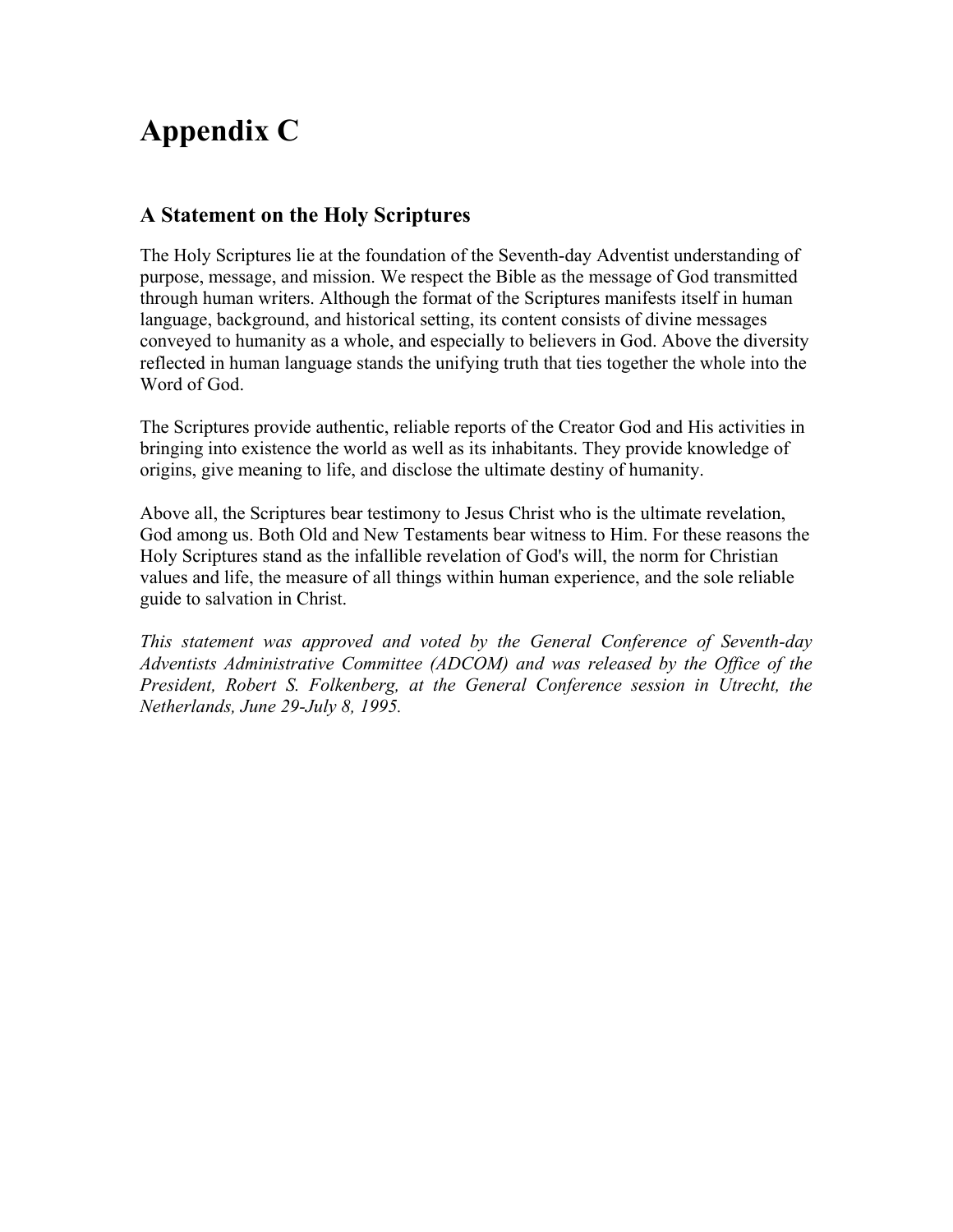# **Appendix D**

# **A Statement of Confidence in the Spirit of Prophecy**

We, the delegates assembled in Utrecht for the fifty-sixth session of the General Conference of Seventh-day Adventists, express praise and thanksgiving to God for His gracious gift of the Spirit of Prophecy.

In Revelation 12, John the Revelator identifies the church in the last days as the "remnant . . . which keep the commandments of God, and have the testimony of Jesus Christ" (verse 17). We believe that in this brief prophetic picture the Revelator is describing the Seventh-day Adventist Church, which not only keeps "the commandments of God" but has "the testimony of Jesus Christ," which is "the spirit of prophecy" (Revelation 19:10).

In the life and ministry of Ellen G White (1827-1915), we see God's promise fulfilled to provide the remnant church with the "spirit of prophecy." Although Ellen G White did not claim the title "prophet," we believe she did the work of a prophet, and more. She said: "My commission embraces the work of a prophet, but it does not end there" *(Selected Messages,* Book One, p 36); "If others call me by that name [prophetess], I have no controversy with them" *(ibid.,* p 34); "My work includes much more than this name signifies. I regard myself as a messenger, entrusted by the Lord with messages for His people" *(ibid.,* p 36).

Ellen G White's chief burden was to direct attention to the Holy Scriptures. She wrote: "Little heed is given to the Bible, and the Lord has given a lesser light to lead men and women to the greater light" *(Review and Herald,* January 20, 1903). She believed that although her writings are a "lesser light," they are light, and that the source of this light is God.

As Seventh-day Adventists, we believe that "in His Word God has committed to men the knowledge necessary for salvation. The Holy Scriptures are to be accepted as an authoritative, infallible revelation of His will. They are the standard of character, the revealer of doctrines, and the test of experience" *(The Great Controversy,* p 7). We consider the biblical canon closed. However, we also believe, as did Ellen G White's contemporaries, that her writings carry divine authority, both for godly living and for doctrine. Therefore, we recommend:

- 1) That as a church we seek the power of the Holy Spirit to apply to our lives more fully the inspired counsel contained in the writings of Ellen G White, and
- 2) That we make increased efforts to publish and circulate these writings throughout the world.

*This statement was approved and voted by the General Conference session in Utrecht, the Netherlands, June 30, 1995.*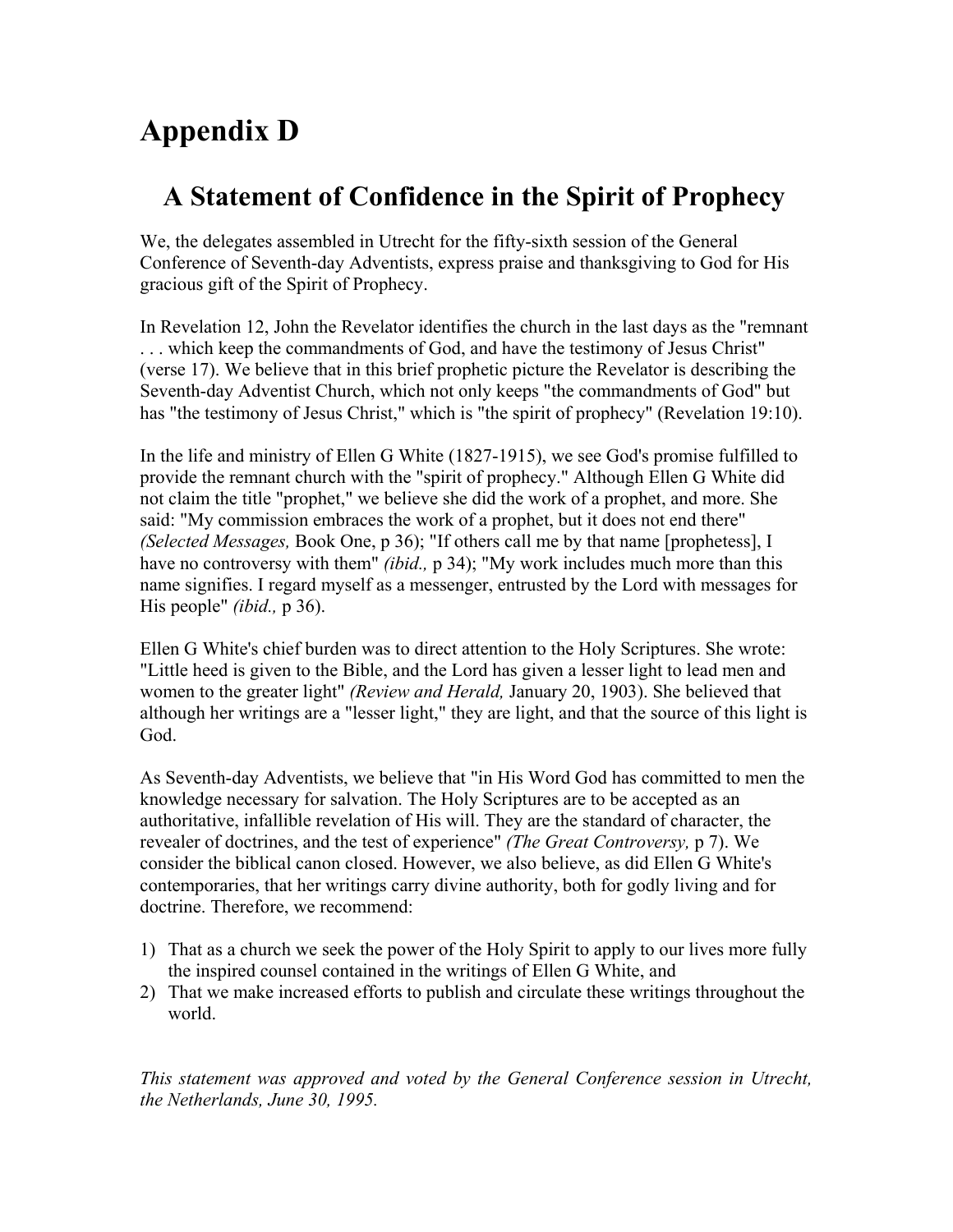# **Appendix E**

## **A Statement on Tolerance**

Seventh-day Adventists support the United Nations proclamation of 1995 as the *Year of Tolerance*. This proclamation comes at an opportune time when intolerance is abounding on all continents—bigoted religious extremism, racism, tribalism, ethnic cleansing, linguistic enmity, and other forms of terrorism and violence. Christians carry their share of the blame for prejudice and inhumanity toward humans.

Tolerance, the capacity to *endure* unfavorable circumstances, is only a beginning. Christians and all people of good will, must go well beyond this negative concept and develop sympathy for beliefs or practices that not only differ, but even conflict with their own. Dialogue is certainly much better than diatribe. Human beings must learn to agree or disagree without violence; they must be able to discuss varying viewpoints without hate or rancor. This does not mean docility or abject submission, but partnership and respect for the equal rights of others. Every person has the right and the responsibility to express both ideas and ideals with verve and vigor, but without reaching the boiling point of violent words or actions.

Finally, tolerance at its best means not only acceptance of other views and people, but moving in benevolence, responsiveness, and understanding toward others—every other human being.

*This statement was approved and voted by the General Conference of Seventh-day Adventists Administrative Committee (ADCOM) and was released by the Office of the President, Robert S. Folkenberg, at the General Conference session in Utrecht, the Netherlands, June 29-July 8, 1995.*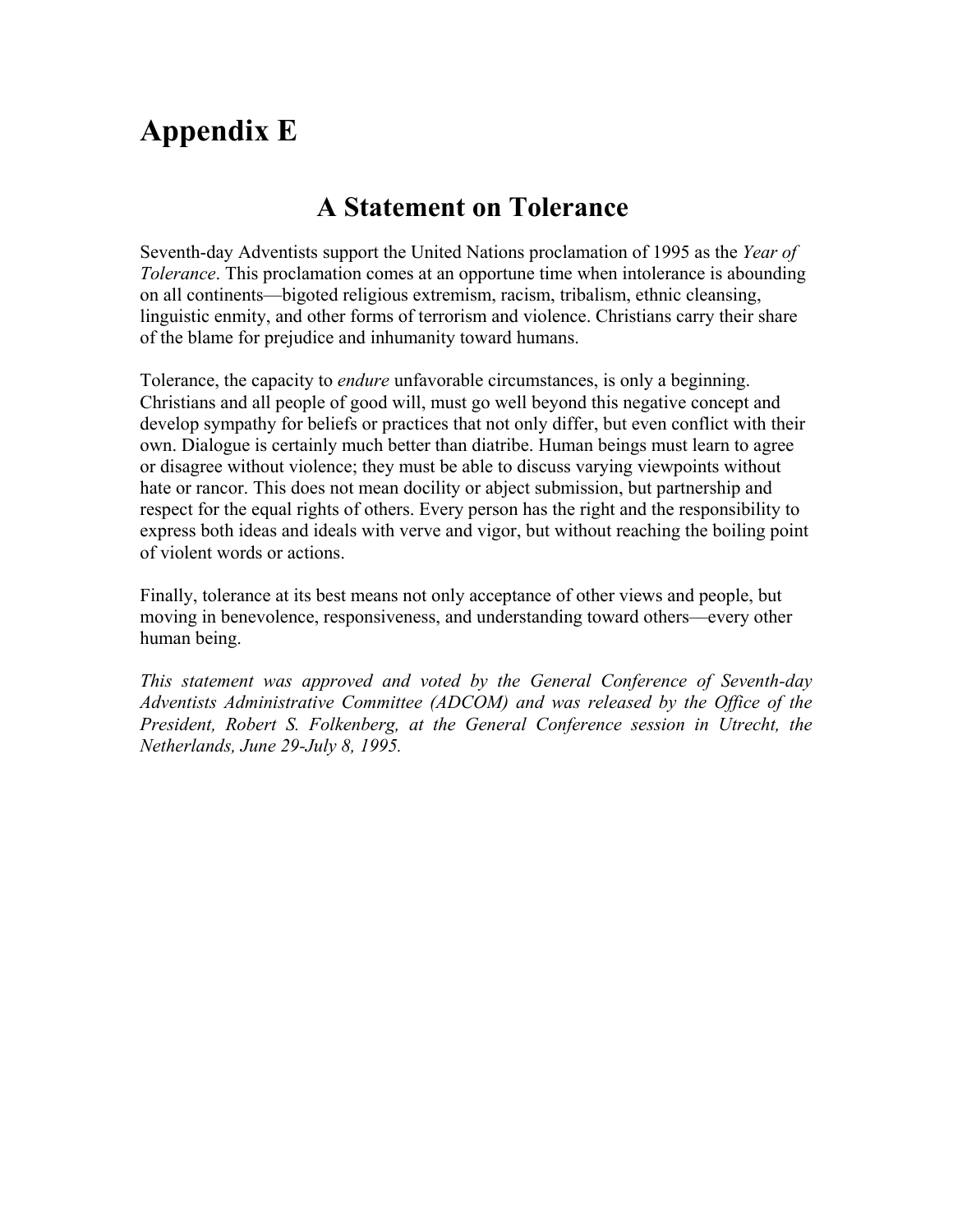# **Appendix F**

## **A Statement on the Peace Message to All People of Good Will**

Ours is a world of international tension, habitual exploitation, economic chaos, frequent terrorism, and repeated appeals to arms. These hostilities and uncertainties endanger the peace and civilization of this planet. They create obstacles in the way of Christian witness across frontiers and tend to inhibit evangelism. They can lead to restrictions being placed on religious freedom.

When confronted with this stormy and confused world, the Adventist conscience is aroused. The delegates to the fifty-third session of the General Conference invite God's people in all lands to earnestly pray for world peace and the holding back of the winds of strife and war. Adventists, by precept and example, must stand and work for peace and good will toward men—and thus be known as peacemakers and bridge builders.

We call on all Seventh-day Adventists and other people of good will, inasmuch as in them lies, to help create atmospheres of cooperation and brotherhood, leading to exchanges between different cultures and ideological systems and better understanding between men of all races, faiths, and political persuasions.

Because time is short, and in view of the countless opportunities open to God's people for witness and gospel advance, while a preapocalyptic situation still prevails, we urgently call upon every child of God to participate in the concerted evangelistic program launched on all continents and guided "By His Spirit."

*This statement was adopted by the General Conference session in Dallas, Texas, April 1980.*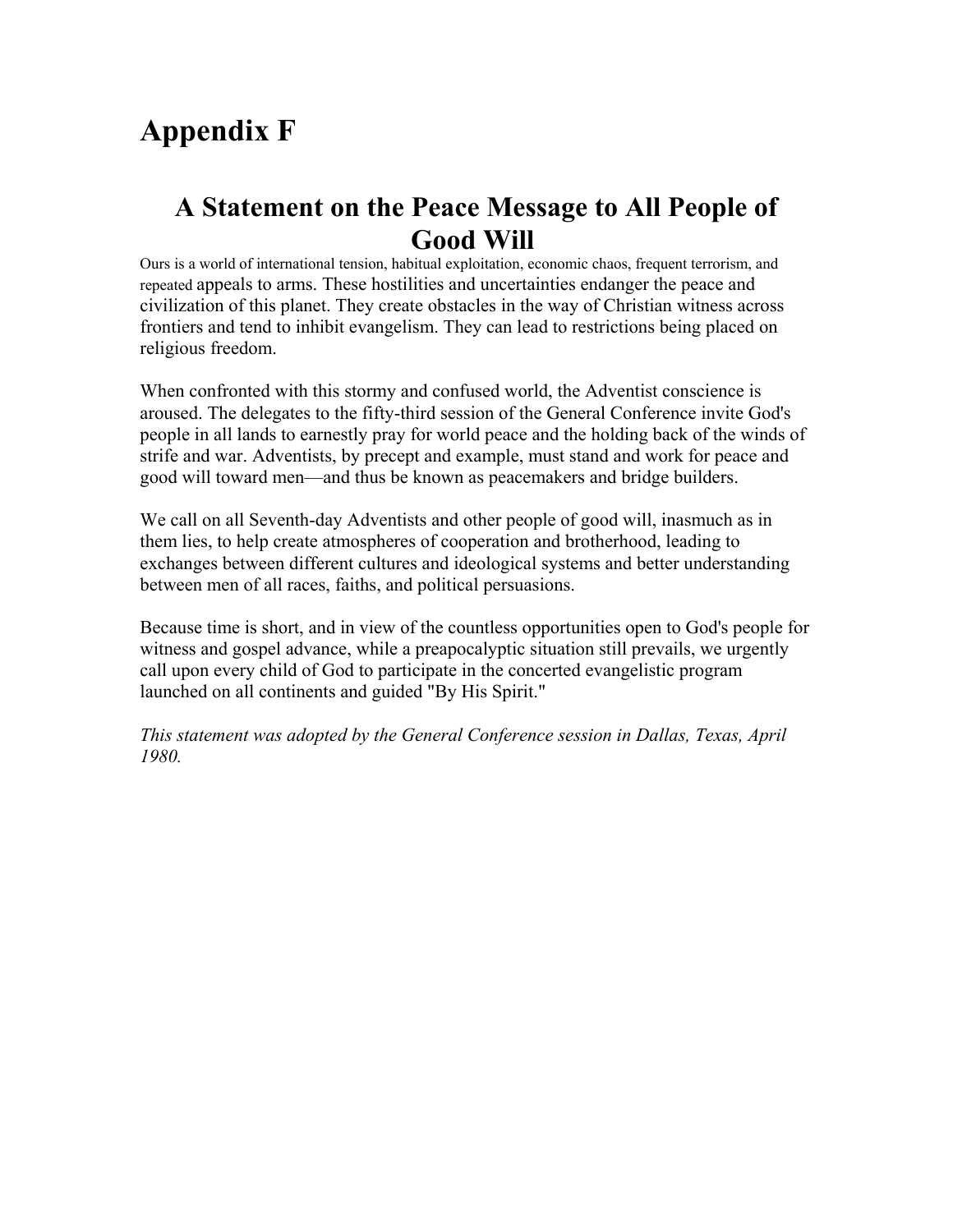# **Appendix G**

### **Views at a Glance:**

#### **God**

Adventists base their faith in God as revealed through Jesus Christ and as shown through the Bible, inspired by the Holy Spirit.

### **Faith**

Faith means placing complete trust in God, and accepting his offer of salvation. Such trusting faith is fundamental to Adventist beliefs. A living relationship with God is essential to faith.

### **The Bible**

Written down over many years, the Bible presents the essential truth about God. The Holy Spirit inspired human writers to reveal the character of God and how he wishes to save all those who come to him. The Bible explains the nature of God and the way God's followers will behave as a result of their relationship with him.

### **The Gospel**

The heart of the Adventist message is the gospel, God's good news of salvation. Through Jesus' death on the cross human beings may be won back to love and trust God, and accept God's free gift of eternal life for all those who follow him.

### **Creation**

Creator of the Universe, Christ formed our world in seven days, and created the first man and woman. At the close of his creative work, God gave the Sabbath as a day of celebration and worship.

### **The Sabbath**

The seventh-day Sabbath (Saturday) is given as a reminder of the God who both creates and saves, and is the day God invites all to come and worship him. Jesus observed the seventh-day Sabbath while on earth, and Adventists follow his example in keeping the fourth of the Ten Commandments.

### **The Second Advent**

Adventists look forward to the soon return of Jesus Christ as prophesied and as he himself promised, but do not set any date for this glorious event when he comes to take home all who accept him as their Lord.

### **Life After Death and the Future**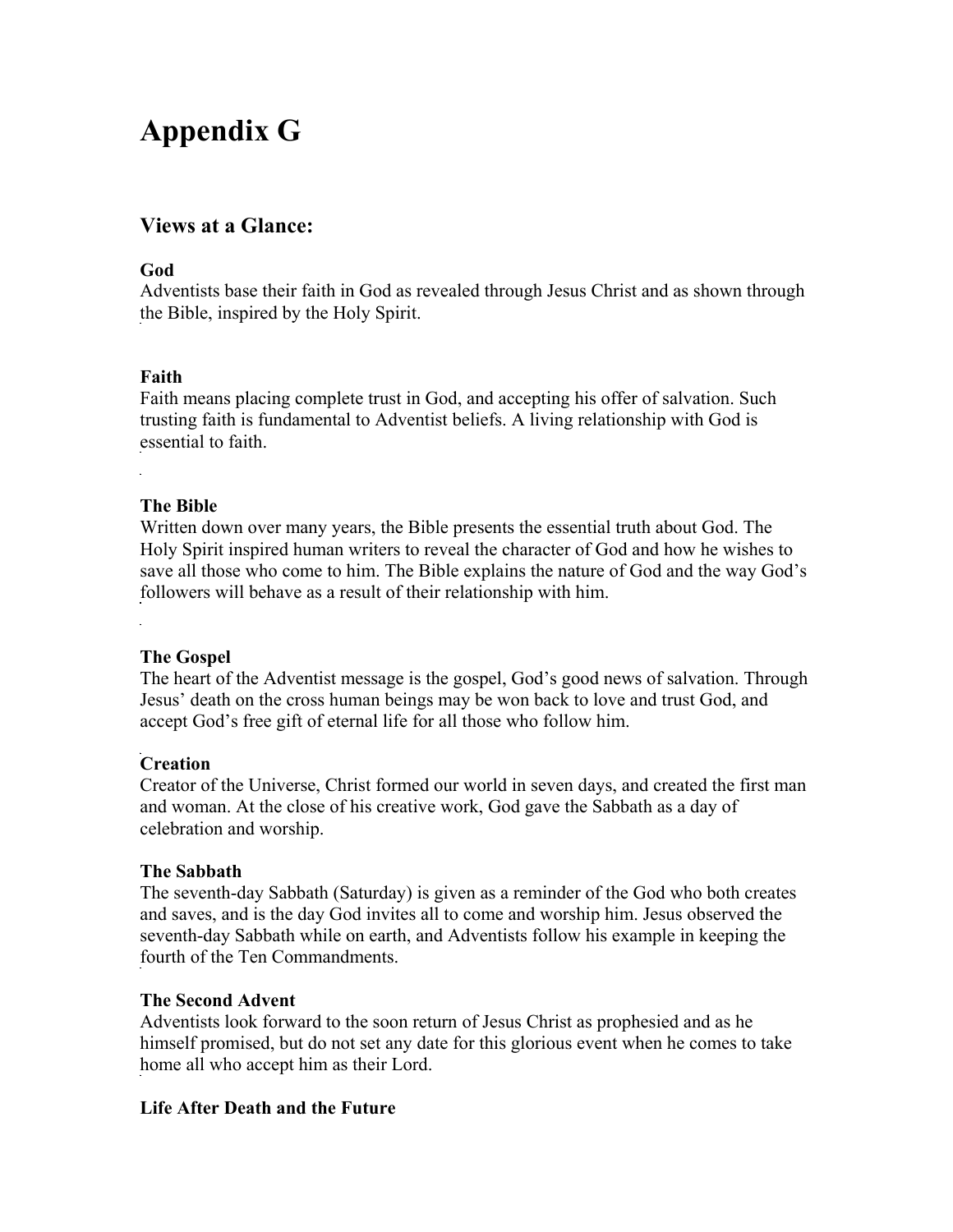Adventists follow Jesus in identifying those who die as sleeping. Those who have trusted God are raised to life when Jesus returns, and look forward to a wonderful future--eternal life in God's presence.

#### **Baptism and Commitment**

Those who choose to accept God's way for their lives and his offer of eternal life demonstrate their belief through baptism (being immersed in water), following the example of Jesus. Adventists follow lives of commitment to God and his plan for us, which include following his commands as being for our best good.

#### **Education**

The Adventist Church operates one of the largest educational systems in the world, and features Universities such as Loma Linda whose Medical Center is at the forefront of treatments such as the innovative Proton Accelerator for cancer treatment. Through a world-wide network of schools, Adventists seek to better humanity through providing education and vocational training.

### **Community Aid**

Through the Adventist Development and Relief Agency and other programs, the Adventist Church provides practical assistance to those less fortunate, caring for the poor and disadvantaged in many countries of the world, without regard for race, religion or nationality. The Church also operates youth camps, community service projects, family life counseling and other programs to assist those wishing to overcome drug addiction and alcohol or tobacco

dependence.

#### **The Communication of Hope**

Seventh-day Adventists communicate hope by focusing on the quality of life that is complete in Jesus. Communication is a vital aspect of faith, sharing the good news of God and keeping the family of believers in touch through a global system that includes satellite broadcasting, TV, radio, print and electronic media such as the Internet and the Adventist On-line Forum on CompuServe